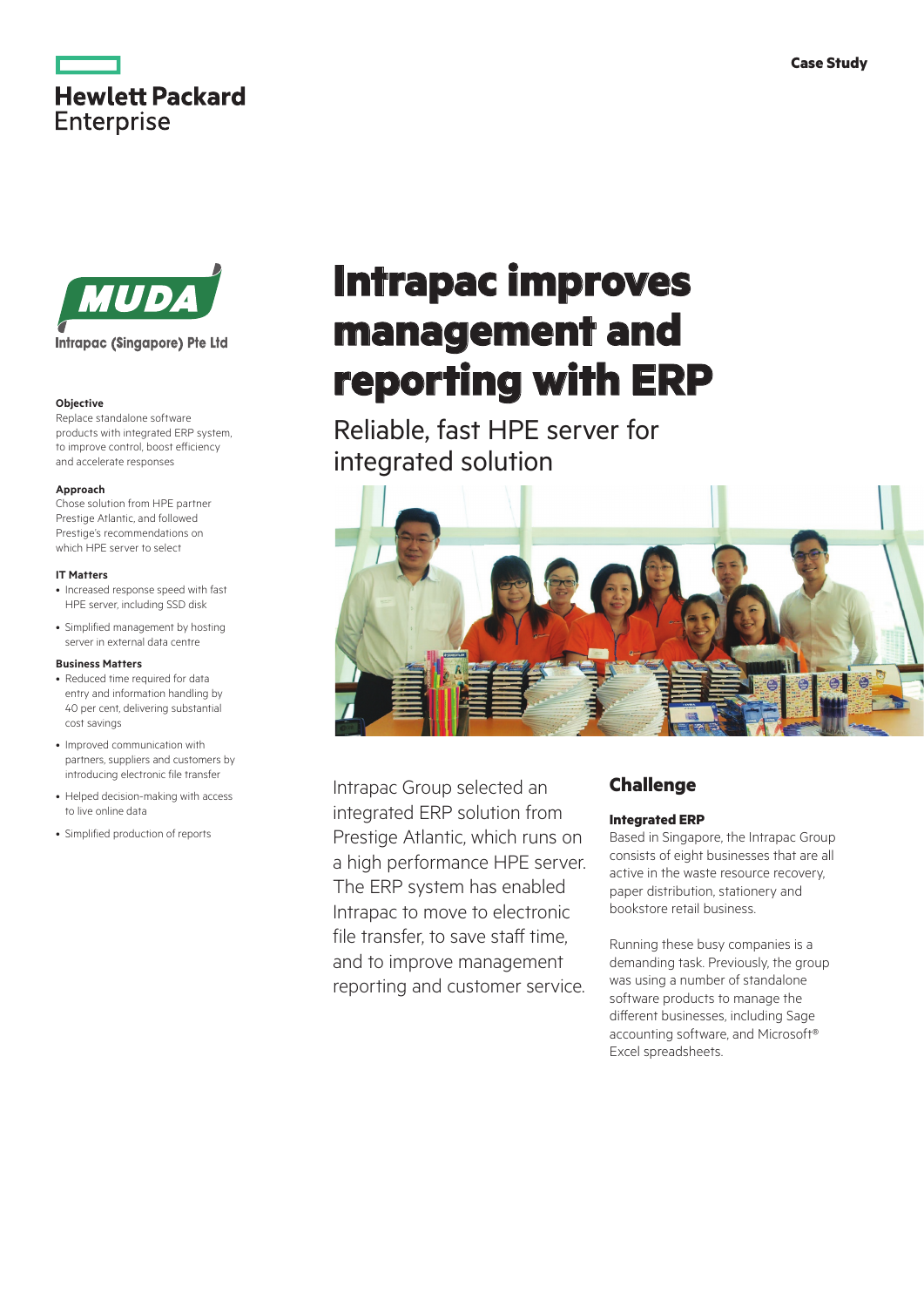"Everyone relies on the data on the server, and because they all see the same information at the same time, they can easily work together, and there are fewer mistakes."

— Teoh Hai Thow, director, Intrapac

When Intrapac decided to upgrade to a full Enterprise Resource Planning (ERP) solution, it wanted to find a single product, which would be specifically designed for the needs of its industry.

"We wanted a total integrated software solution," says Teoh Hai Thow, director at Intrapac. "By having everything integrated, we aimed to improve control and efficiency, and to speed up responses."

# **Solution**

# **Customised software**

To meet these requirements, Intrapac chose a solution from HPE partner Prestige Atlantic. The solution is based around Prestige's Retail Expert ERP software, which provides a full set of features to manage distribution and retail for paper and stationery businesses. The software provides an enterprise distribution solution built out of multiple modules.

Retail Expert is used across the Intrapac Group, including at four main companies: Pacific Bookstores, the largest school bookshop operator in Singapore; EE Sin Paper Products, a distributor of stationery products and Intrapac Singapore, a paper distributor.

Additionally, KL Resources uses E-Green Vx ERP software from Prestige Atlantic, which is designed to manage inventory management for recyclers, and provides real-time connectivity of all outlets into a centralised system for accounting and management reporting.

"When we spoke to Prestige, we understood they were writing customised software from scratch that meets the needs of the Singapore business environment – so we knew it would match our requirements in our industry niche," says Teoh.

#### **Long-term investment**

To run the Prestige Atlantic software, Intrapac uses an HPE server, with backup provided by an HPE DAT 160 Tape Drive.

"We chose an HPE server because I have always used HPE equipment from day one in the business, and we have never had any major problems – and HPE has always been very fast to resolve any issues that we do have," says Teoh.

While it has been using the Prestige software for around eight years, Intrapac has upgraded its HPE server during this time. Most recently, it moved to an HP Integrity rx2800 i4 Server with 16GB memory and a fast Solid State Disk (SSD), which provides the high performance required for all of the group companies, and enabled it to cope with the group's growth by acquisition.

"We wanted a centralised, more powerful system that could provide a long-term solution for five to seven years," says Teoh. "Prestige recommended this server, which gives us the performance to cope with 150 to 180 users across the group – of whom 70 may be using the system at any one time.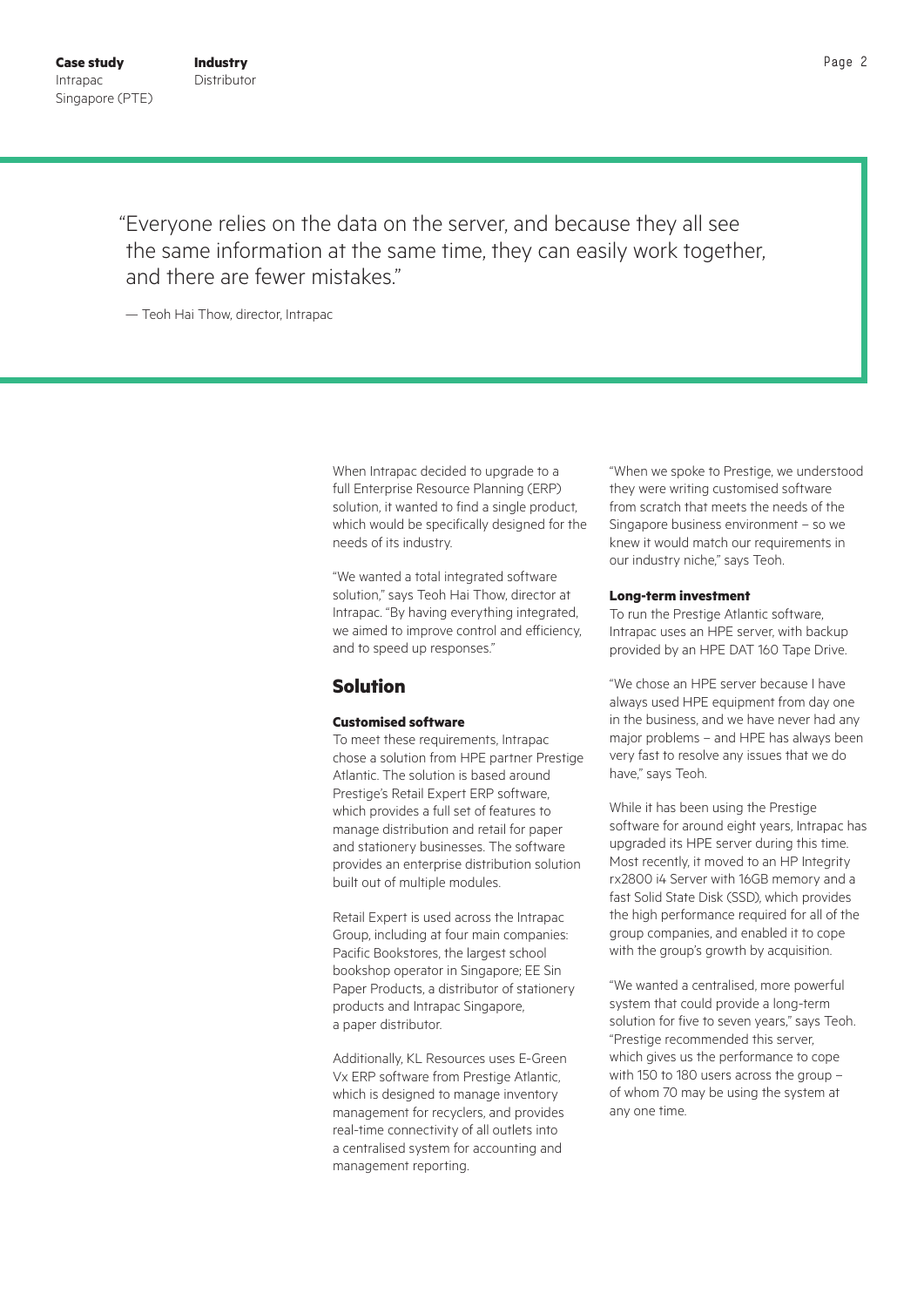

"The rx2800 gives us a faster response speed, with an SSD hard disk and more memory than the previous server," says Teoh.

Intrapac's server runs on CX2 Data Center, Cyberjaya Malaysia, Teoh comments, "With the data centre, everything is taken care of: maintenance, internet connection, power and security."

# **Benefit**

# **Time savings**

"With the Prestige software and HPE server, Intrapac saves time for its staff because there is less need for manual data entry and information handling – Teoh estimates the overall saving in time is around 40 per cent, leading to substantial cost savings.

"There is no need for data entry, or for staff to key in invoices or purchase orders," says Teoh. "Everything is electronic, so our people can be more focused on planning, inventory analysis, product development or marketing."

The group uses electronic invoices, and the Prestige ERP software communicates automatically with systems at suppliers and customers, for example it has automated the process of creating and sending a purchase order.

"We initiated the idea of this kind of file transfer, and now our customers and suppliers have adopted it and invested in IT, because they realise it's good for them and good for us," says Teoh. "Our industry is quite traditional, so we are pushing other companies to adopt these systems."

## **Fast data access**

With the HPE/Prestige system, Intrapac now has live online data that can be accessed by its staff and customers. Intrapac's management don't need to stay in the office, and can access reports and information on the server via a web-based interface, from wherever they are.

"Remote access helps our people's time management," says Teoh. "Everyone relies on the data on the server, and because they all see the same information at the same time, they can easily work together, and there are fewer mistakes.

"Information is available in the system quickly, which helps us in business decisionmaking, because we have on-time data," says Teoh. "It also helps our customers, because they can see live data and can know if there is stock of an item."